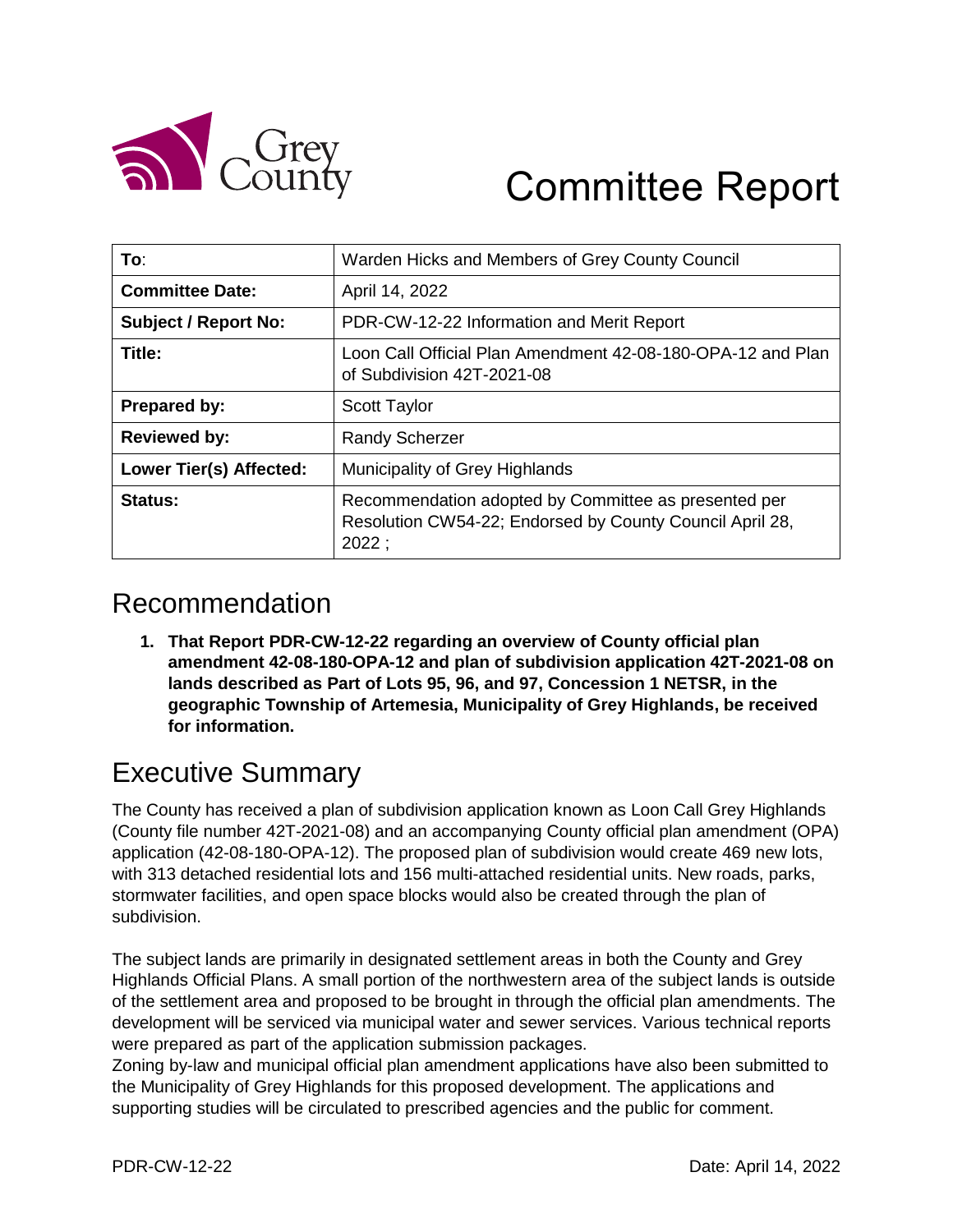Following the public and agency review process, a thorough analysis and staff recommendation will be provided.

## Background and Discussion

The proposed plan of subdivision, known as the Loon Call Grey Highlands development, would create 469 new lots, parks, walkways, a stormwater management facility, and open space block on approximately 33.42 hectares of land. The subject lands comprise 32.91 hectares of land owned by the developer and 0.51 hectares of land currently owned by the Municipality of Grey Highlands (the south end of their stormwater management facility). The subject lands are designated as 'Primary Settlement Area', 'Rural' and 'Hazard Lands' in the County Official Plan. Most of these lands were added to the Primary Settlement Area of Markdale in 2012 for residential development purposes. The County OPA application would re-designate approximately 5 hectares of land from the 'Rural' designation to the 'Primary Settlement Area' designation.

Zoning by-law and municipal official plan amendment applications have been submitted to the Municipality of Grey Highlands.

This new development would be serviced via municipal water and sewer services. The proposed lots would gain access from a series of new streets that would connect to Stan Baker Boulevard, Margaret Elizabeth Avenue, and Highway 10.

These lands are legally described as Part of Lots 95, 96, and 97, Concession 1 NETSR, geographic Township of Artemesia, Municipality of Grey Highlands. The subject lands are in the north end of Markdale and are primarily cleared with some wooded areas. Within the subject lands is a separate property, which is an existing stormwater management facility owned by Grey Highlands. This facility will be used to manage some of the stormwater from this development. Surrounding the subject lands are the Saugeen River, residential development, the golf course, and Chapmans Ice Cream.

Map 1 below shows the subject lands highlighted in yellow and the surrounding area. Map 2 shows the County Official Plan designations where red is the Primary Settlement Area, green is Hazard Lands, and white is Rural. Map 3 shows the proposed draft plan of subdivision.

Pre-submission consultation between the proponent, the Municipality of Grey Highlands, and the County identified the submission requirements for the proposed plan of subdivision. Copies of all background reports and plans can be found at [this link.](https://www.grey.ca/planning-development/planning-applications)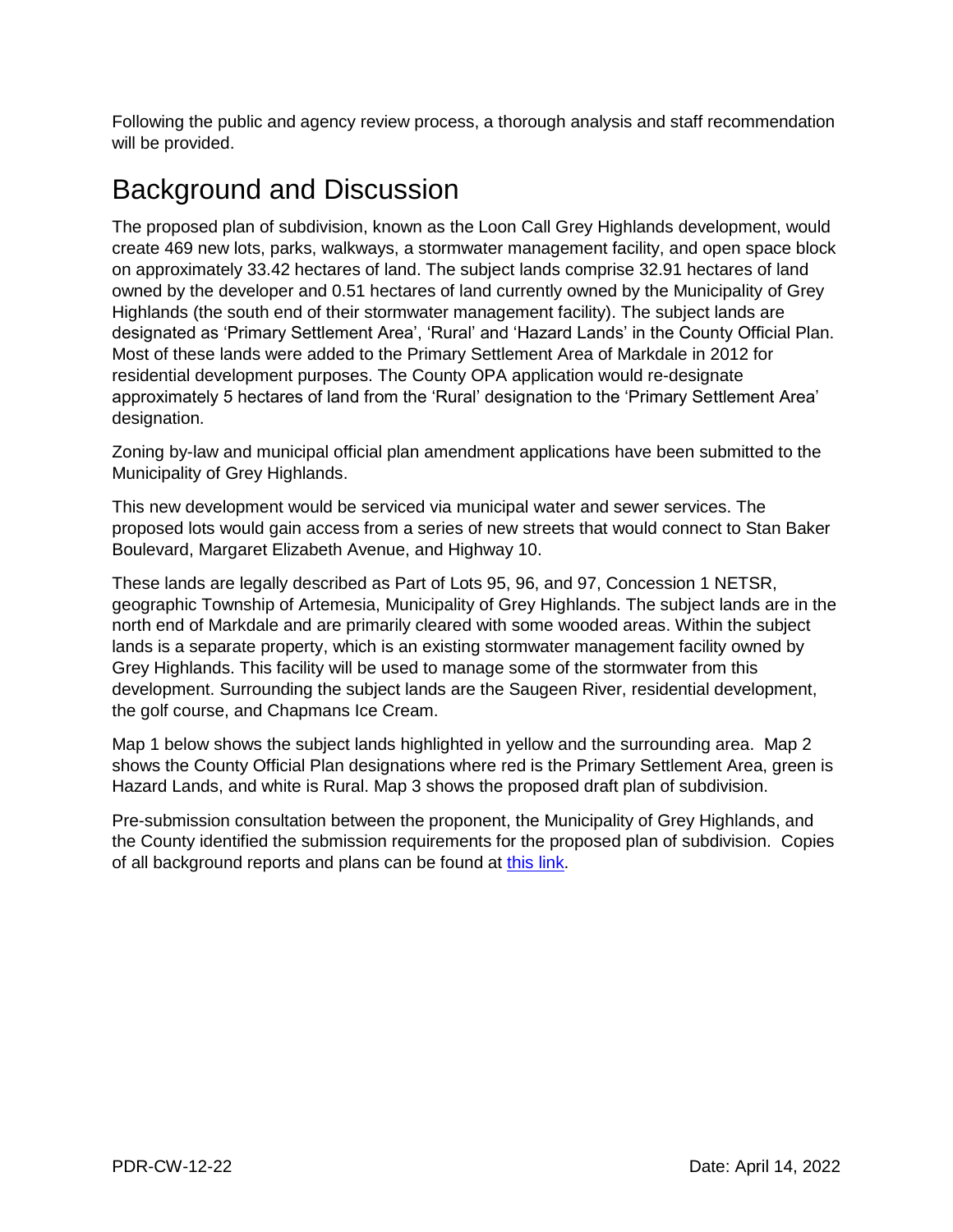





Map 2: County Official Plan Designations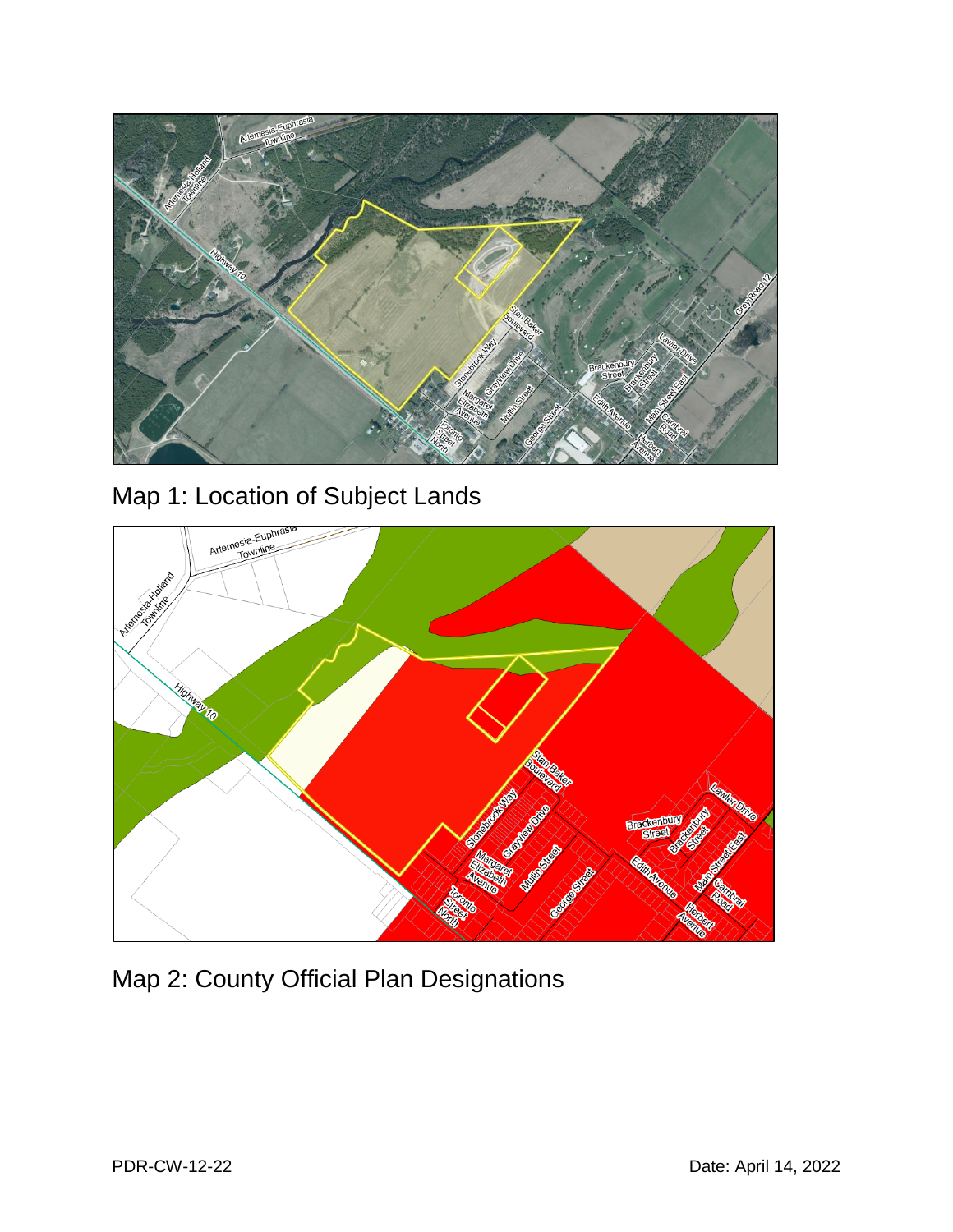

## Map 3: Proposed Draft Plan of Subdivision

(Map 3 Courtesy of T.A. Bunker Surveying Ltd.)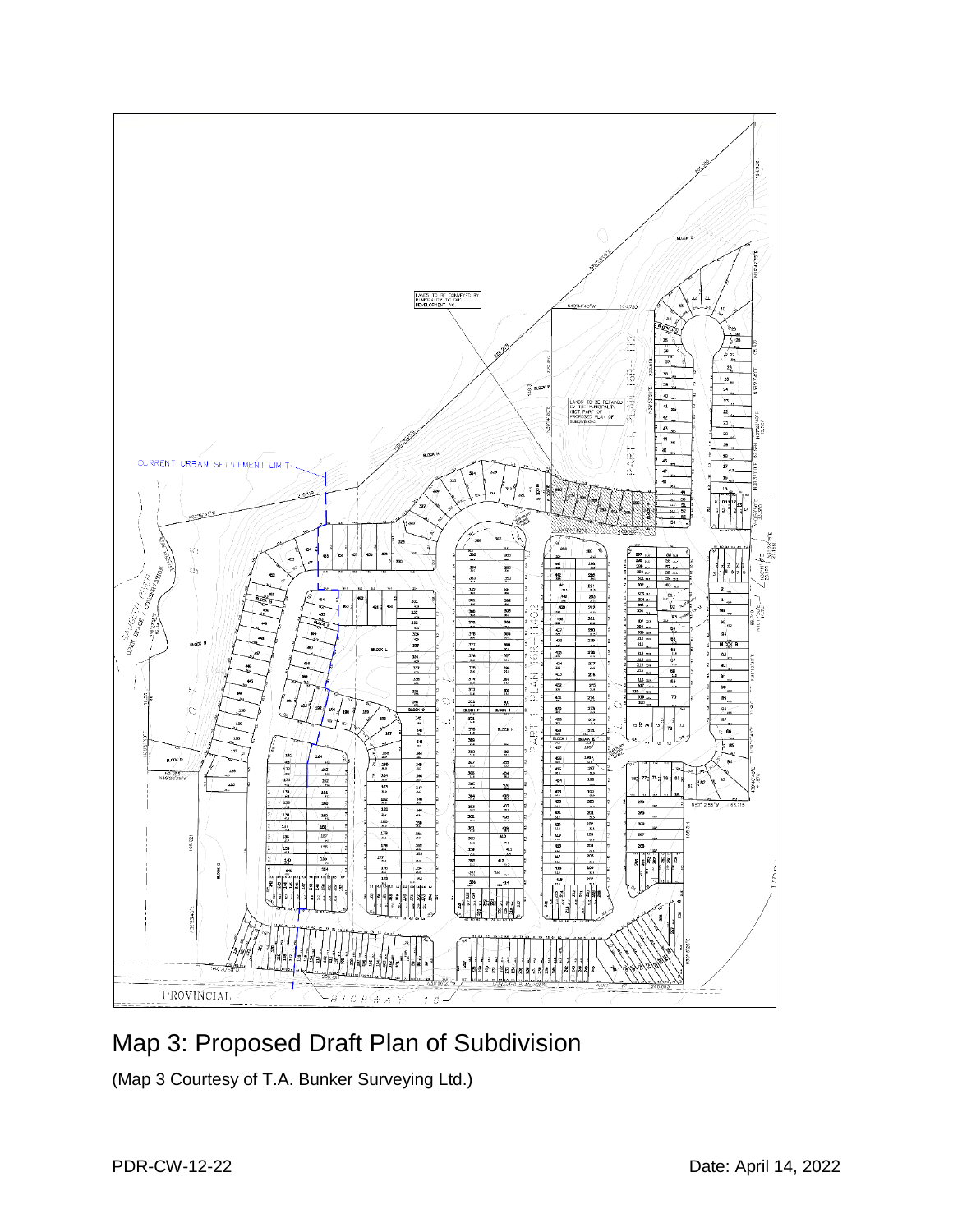#### *Analysis of Planning Issues*

When rendering a land use planning decision, planning authorities must have regard to matters of Provincial Interest under the *Planning Act*, be consistent with the Provincial Policy Statement (PPS) 2020, and conform to any Provincial Plans or County/Municipal Official Plans that govern the subject lands. In this case, the County of Grey Official Plan and Municipality of Grey Highlands Official Plan have jurisdiction over the subject property. There are no Provincial Plans in effect for this area of the County.

A public meeting for the applications has not been scheduled yet, and a detailed planning analysis has not been undertaken at this stage. Following the public and agency review process, a thorough analysis and staff recommendation will be provided. Key Provincial and County policies have been flagged below for consideration.

#### *Provincial Policy and Legislation*

Both the *Planning Act* and the Provincial Policy Statement (PPS) speak to promoting development and redevelopment within settlement areas. The proposed plan of subdivision is primarily within an existing settlement area. Section 1.1.3.8 of the PPS contains policies with respect to expanding a settlement area and requires that a comprehensive review be submitted in support of such proposals. This section also notes that; *"In undertaking a comprehensive*  review, the level of detail of the assessment should correspond with the complexity and scale of *the settlement boundary expansion or development proposal."*

The PPS indicates that municipal services are the preferred form of servicing in settlement areas, which is what will be utilized for this development.

Other sections of the PPS and the *Planning Act* include the protection of agricultural resources, protection of the environment, provision of safe and healthy communities, etc.

## *County of Grey Official Plan*

Like the PPS, the County Plan contains policies on directing the majority of new development to settlement areas and only expanding settlement areas at the time of comprehensive review. As noted earlier in this report, a portion of the subject lands are Rural, but abut the Primary Settlement Area of Markdale. The proposed residential development will be outside of the designated Hazard Lands on-site.

The County Plan also requires that new residential development meet a minimum density of 20 units per net hectare. The Planning Justification Report submitted with these applications notes that this minimum density has been met.

Portions of the subject lands are within and adjacent to Significant Valleylands and Significant Woodlands. An Environmental Impact Study was submitted with the applications. The subject lands are also adjacent to a former landfill site, for which a Guideline D-4 Study has been undertaken.

Section 8 of the Plan provides policies on roads and transportation. A Traffic Impact Study was submitted with the applications. Review of these applications will require input from the Ministry of Transportation, County Transportation Services, and Grey Highlands.